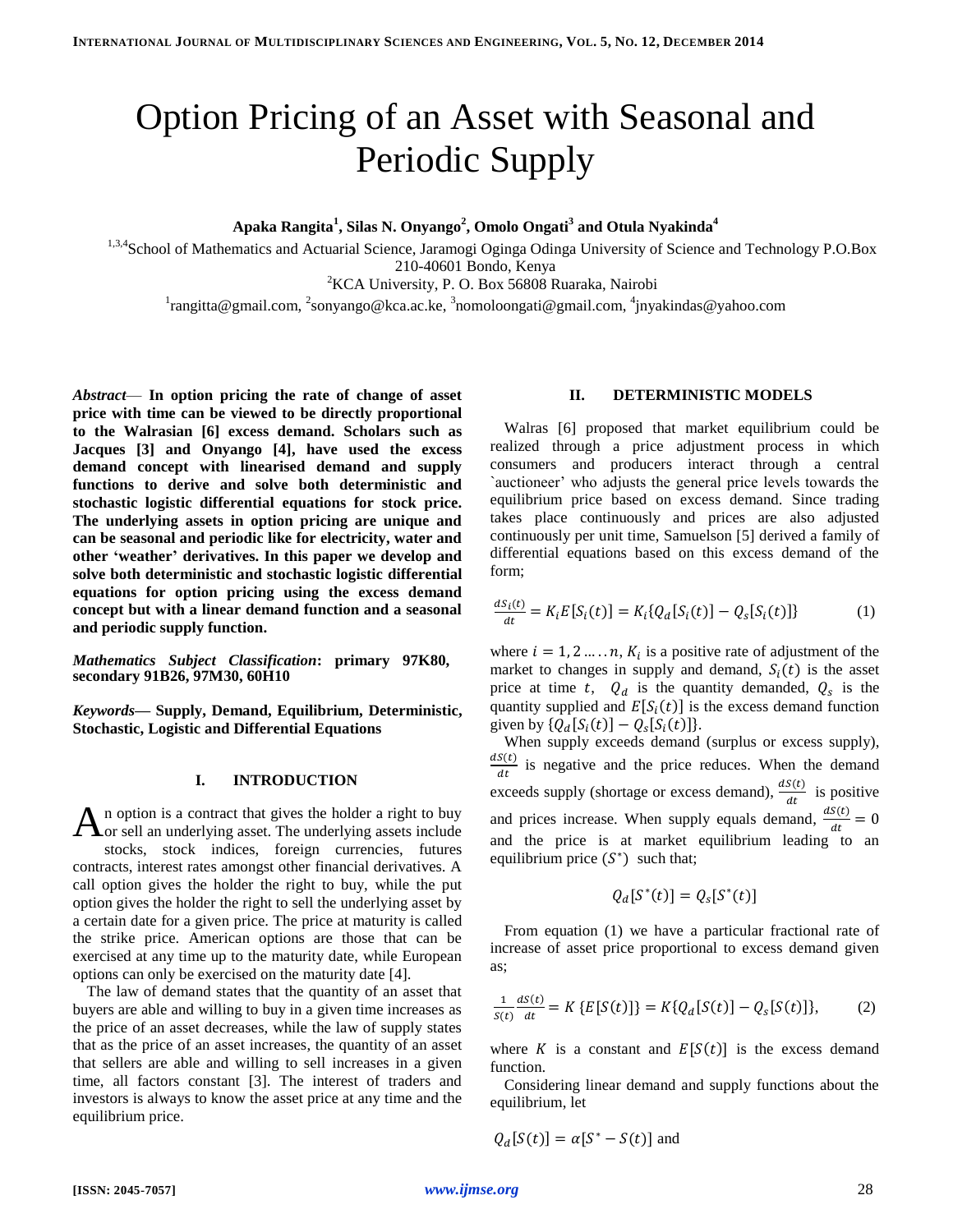$Q_s[S(t)] = -\beta [S^* - S(t)]$  where  $\alpha$  and  $\beta$  are constants,  $Q_d[S(t)]$  is a decreasing linear function of  $S(t)$ ,  $\alpha > 0$ ,  $Q_{s}[S(t)]$  is an increasing linear function of  $S(t)$  and  $\beta > 0$ . Substituting these linear demand and supply functions about the equilibrium in equation (2) we have a deterministic Velhurst logistic first order ordinary differential equation;

$$
\frac{dS(t)}{dt} = rS(t)[S^* - S(t)]\tag{3}
$$

where  $r = K(\alpha + \beta)$  is the asset price growth rate and if  $S^* = S(t)$  then  $r = 0$ .

Solving equation (3) given the initial condition that at time  $t = 0$ ,  $S(0) = S_0$  the asset price;

$$
S(t) = \frac{S_0 S^*}{(S^* - S_0)^{e^{rS^*(t - t_0)}} + S_0}
$$
  
where  $r, t \ge t_0$  and as  $t \to \infty$ ,  $S(t) \to S^*$  [4].

If we let demand be positive and a linear monotonically decreasing function of price of the form;

$$
Q_d S(t) = a - bS(t), 0 < S(t) < \frac{a}{b} \tag{4}
$$

and supply (purely a function of time  $(t)$ ) to be a seasonal and periodic function of the form;

$$
Q_S = c(1 - \cos \alpha t), t \ge 0
$$
\n<sup>(5)</sup>

where  $a, b, c$  and  $\alpha$  are constants.

When we substitute both equation  $(4)$  and  $(5)$  in the excess demand function equation (1), and with  $\mu$  replacing K we derive a periodic deterministic logistic first order differential equation of the form;

$$
\frac{dS(t)}{dt} = \mu[a - bS(t) - c(1 - \cos \alpha t)]\tag{6}
$$

Rearranging equation (6) we get;

$$
\frac{dS(t)}{dt} + \mu b S(t) = \mu [a - c + \cos \alpha t)] \tag{7}
$$

Using the integrating factor method, let;

$$
I(t) = e^{\int \mu b dt} = e^{\mu b t + c_2} = e^{\mu b t} + e^{c_2}
$$

where  $c_2$  is a constant of integration.

For a homogeneous solution,  $e^{c_2} = 0$ , which implies that  $I(t) = e^{\mu bt}$ , therefore;

$$
S(t) = e^{-\mu bt} \int e^{\mu bt} [\mu(a - c + \cos \alpha t) dt + c_1]
$$
 (8)

Expanding and integrating equation (8) term by term we have;

$$
S(t) = \frac{\mu(a-c)}{\mu b} + \mu c e^{-\mu b t} \int e^{\mu b t} \cos \alpha t dt + c_1 e^{-\mu b t}
$$
 (9)  
Evaluating the integral on the right hand side of equation

(9) gives us;

$$
\int e^{\mu bt} \cos\alpha t dt = \frac{e^{\mu bt}}{\mu^2 b^2 + \alpha^2} (\mu b \cos\alpha t + \alpha \sin\alpha t) + c_3
$$
\n(10)

where  $c_3$  is a constant of integration. Substituting equation (10) in (9), simplifying and merging the constants of integration to  $c_1$  we have;

$$
S(t) = \frac{a-c}{b} + \frac{\mu c}{\mu^2 b^2 + \alpha^2} (\mu b \cos \alpha t + \alpha \sin \alpha t) + c_1 e^{-\mu b t}
$$
\n(11)

Taking the initial conditions; at  $t = 0$ ,  $S(t) = S_0$  and making  $c_1$  the subject of formulae;

$$
c_1 = S_0 - \frac{a - c}{b} - \frac{\mu^2 bc}{\mu^2 b^2 + \alpha^2}
$$

Substituting  $c_1$  in equation (11) we get the homogeneous solution;

$$
S(t) = \left(S_0 - \frac{a-c}{b} - \frac{\mu^2 bc}{\mu^2 b^2 + \alpha^2}\right) e^{-\mu bt} + \frac{a-c}{b} + \frac{\mu c}{\mu^2 b^2 + \alpha^2} (\mu b \cos \alpha t + \alpha \sin \alpha t), \mu, t
$$
  

$$
\geq 0 \tag{12}
$$

The last term of equation (12) can be simplified to;

 $\mu$  $\frac{\mu c}{\mu^2 b^2 + \alpha^2} (\mu b cos \alpha t + a sin \alpha t) = \frac{\mu}{\sqrt{\mu^2 b^2}}$  $\frac{1}{\sqrt{\mu^2b^2+\alpha^2}}s$ where  $\theta = \tan^{-1} \frac{\mu}{\alpha}$ 

Hence the homogenous solution (equation 12) can also be written as;

$$
S(t) = \left(S_0 - \frac{a-c}{b} - \frac{\mu^2 bc}{\mu^2 b^2 + \alpha^2}\right) e^{-\mu bt} + \frac{a-c}{b} + \frac{\mu c}{\sqrt{\mu^2 b^2 + \alpha^2}} \sin(\alpha t + \theta), \qquad \mu, t \ge 0
$$
\n(13)

Note that:

$$
\lim_{t \to \infty} \left( S_0 - \frac{a - c}{b} - \frac{\mu^2 bc}{\mu^2 b^2 + \alpha^2} \right) e^{-\mu bt} \to 0
$$

and equation (13) becomes;

$$
S(t) \approx \frac{a-c}{b} + \frac{\mu c}{\sqrt{\mu^2 b^2 + \alpha^2}} \sin(\alpha t + \theta)
$$

where the equilibrium price,  $S^* = \frac{a}{\epsilon}$ b

If we let 
$$
P = \frac{\mu c}{\sqrt{\mu^2 b^2 + \alpha^2}} \sin(\alpha t + \theta)
$$

The key features of this periodic deterministic logistic equation with a positive growth rate is that, first the values of  $S(t)$  oscillate with an amplitude of  $\frac{\mu}{\sqrt{\mu^2 b^2 + \alpha^2}}$  and a period of 3  $\frac{360}{\alpha t}$ , secondly for all  $S(0 > 0)$ ,  $\lim_{t \to \infty} S(t) = S^* \mp P$  and finally if  $S(0) = S^*$ , then  $S(t) = S^*$  for all  $t > 0$ .